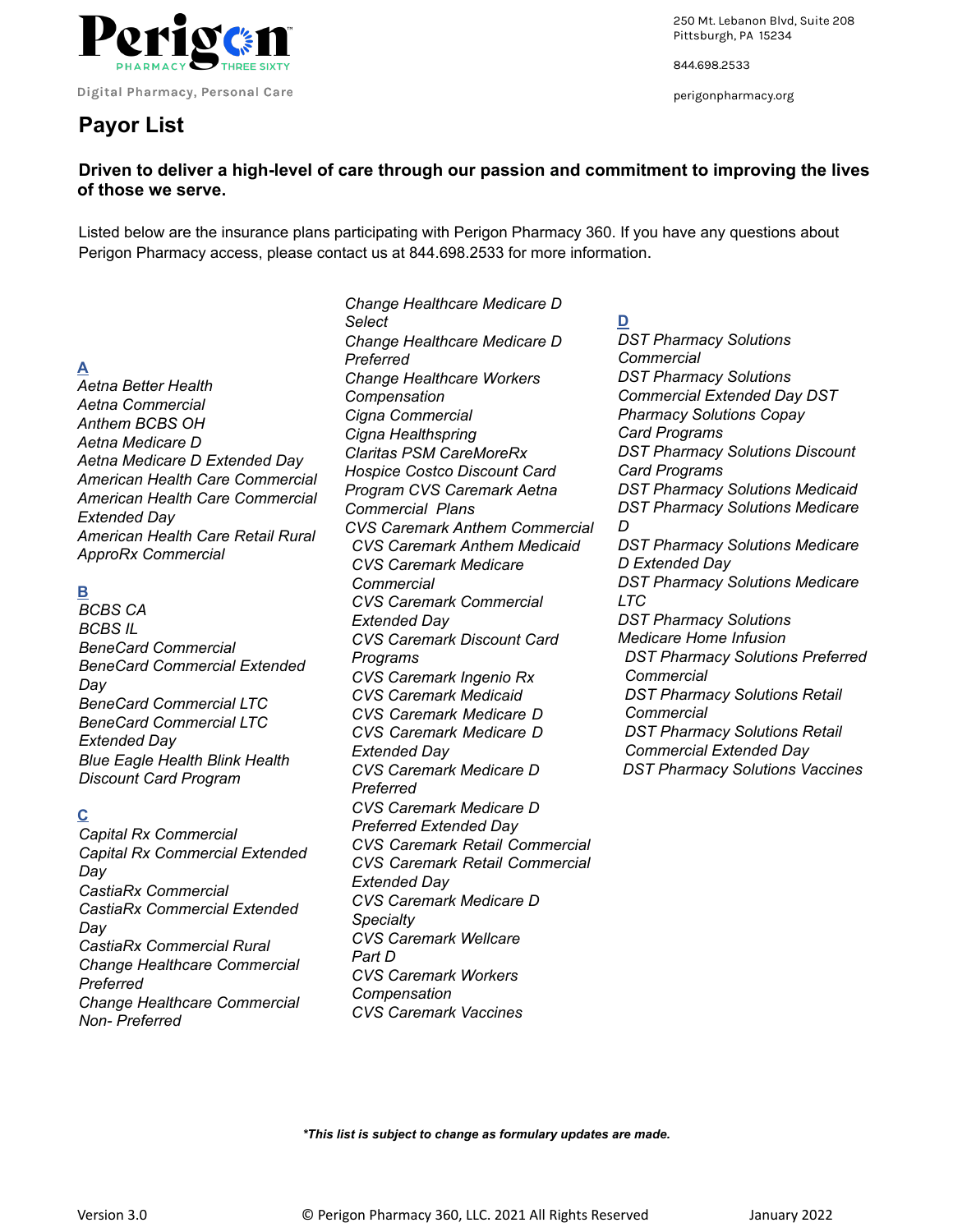## **E**

 *Envision Rx Part D Elixir Commercial Elixir Commercial Extended Day Elixir Compounds Elixir Medicaid Elixir Medicare D Elixir Medicare D Extended Day Elixir Discount Card Programs Employee Health Insurance Management Commercial Express Scripts Cigna Commercial & Medicare Plans Express Scripts Commercial Express Scripts Commercial Extended Day Express Scripts Discount Card Programs Express Scripts High Performance Network Express Scripts MEDCO Express Scripts MEDCO Part D Express Scripts Medicaid Express Scripts Medicare D Express Scripts Medicare D Extended Day Express Scripts Medicare D LTC Express Scripts Specialty Express Scripts Preferred Commercial Express Scripts Prime Therapeutics D Extended Commercial Plans Express Scripts Retail Commercial D LTC Extended Day Express Scripts Vaccines* 

#### **F**

 *FEP BCBS* 

#### **G**

 *Gateway Medicaid Geisinger Health Plan Family Plan GuidantRx Commercial Network Commercial Limited Network* 

#### **H**

 *Health Partners Plan Medicaid* 

 *Highmark BCBS - BCBS MI Highmark BCBS - BCBS MN Highmark BCBS - BCBS WY Highmark Medical Bill Humana Commercial Humana Medicare Part D* 

#### **I**

 *Independent Health Commercial Network Independent Health Medicaid Independent Health Medicare D Independent Health Extended Day Integrated Prescription Management Commercial Network* 

 **K**   *Keystone First CHC Medicaid* 

#### **M**

 *Express Scripts Retail Commercial Magellan Health Services Medicare Magellan Health Services Commercial Magellan Health Services Commercial Extended Day Magellan Health Services Commercial Preferred Magellan Health Services Discount Card Programs Magellan Health Services Medicaid Magellan Health Services Medicare D Magellan Health Services Medicare Magellan Health Services Medicare D Home Infusion Magellan Health Services Medicare D Preferred Magellan Health Services Medicare D Vaccines MaxCare Commercial MaxCare Commercial Preferred MaxorPlus Commercial MaxorPlus Commercial Extended Day MaxorPlus Commercial Preferred MaxorPlus Commercial Premier MaxorPlus Commercial Select* 

 *MaxorPlus Discount Card Programs MC-Rx Commercial MC-Rx Commercial Extended Day Medicaid MC-Rx Medicare D MC-Rx Medicare D Extended Day MC-Rx Discount Card Programs MedImpact Commercial MedImpact Commercial Extended Day MedImpact Discount Card Programs MedImpact Medicaid MedImpact Medicare D MedImpact Medicare D Extended Day MedImpact D LTC MedImpact D Home Infusion MedImpact Retail Commercial MedImpact Retail Commercial Extended Day MedImpact Vaccines MedOne Healthcare Systems Commercial MedOne Healthcare Systems Commercial Extended Day MedOne Healthcare Systems Commercial Preferred MeridianRx Commercial MeridianRx Medicare D MeridianRx Medicaid*

#### **N**

 *Navitus Health Solution Commercial Navitus Health Solution Commercial Extended Day Navitus Health Solution Commercial Limited Navitus Health Solution Commercial Preferred Navitus Health Solution Commercial Rural Navitus Health Solution Discount Card Programs Navitus Health Solution Medicaid Navitus Health Solution Medicare D Navitus Health Solution Medicare D Extended Day Navitus Health Solution Medicare Home Infusion Navitus Health Solution LTC Navitus Health Solution Vaccines* 

 *\*This list is subject to change as formulary updates are made.*